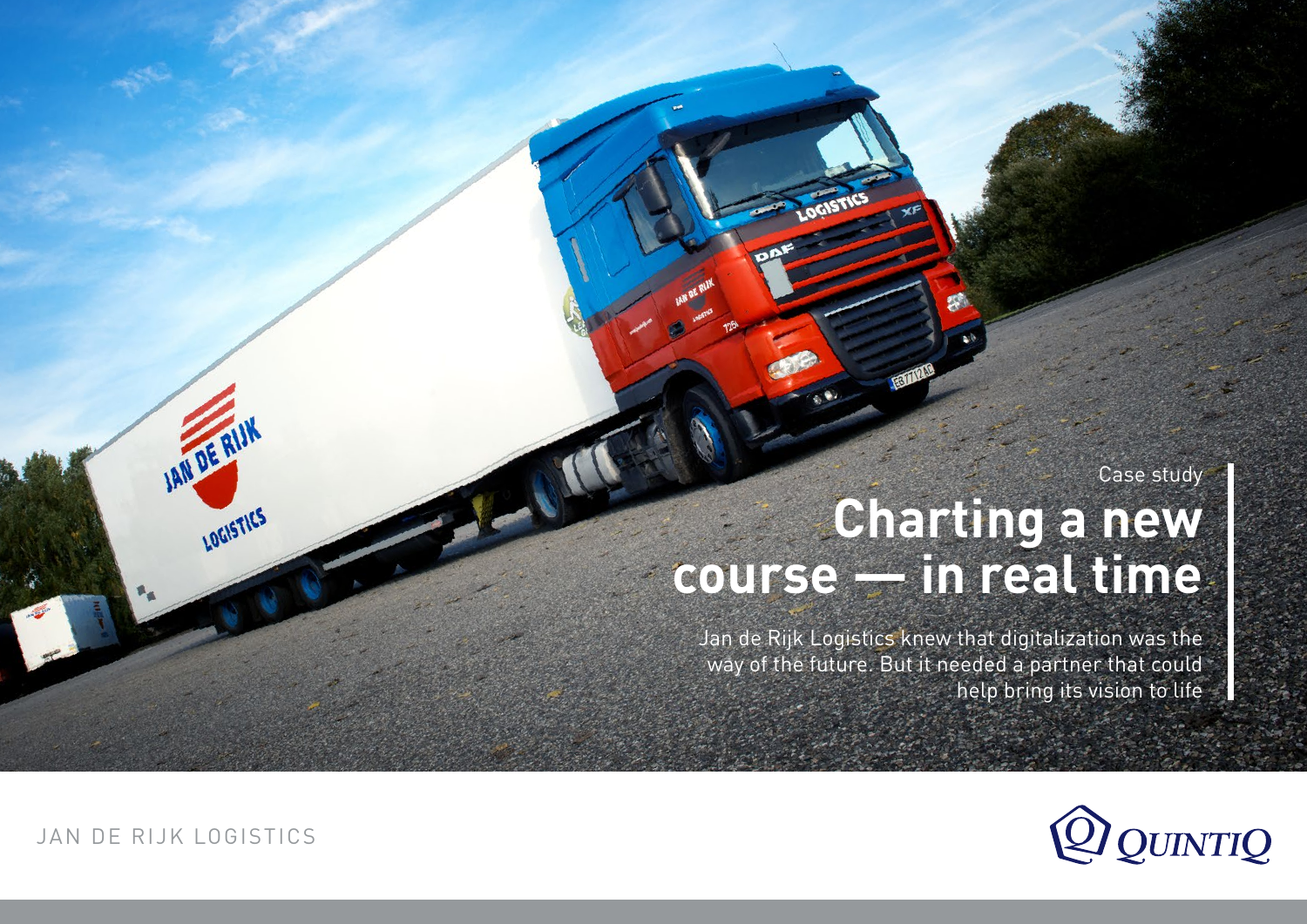

### The background Fast facts



Since its inception in 1971, Jan de Rijk Logistics has become a leading provider of transportation and distribution services in the Netherlands and across Europe. The company provides services ranging

from intermodal solutions to international transport, warehousing, event logistics and Benelux distribution. It has 27 offices in 13 countries and a fleet of over 1,000 trucks serving customers such as DAF Trucks, British Airways, KLM and Philips Lighting.

Jan de Rijk aims to provide innovative, tailor-made solutions for its customers. This is the core of its operations, and it has achieved this goal through a combination of integrated logistics packages and a comprehensive distribution network.

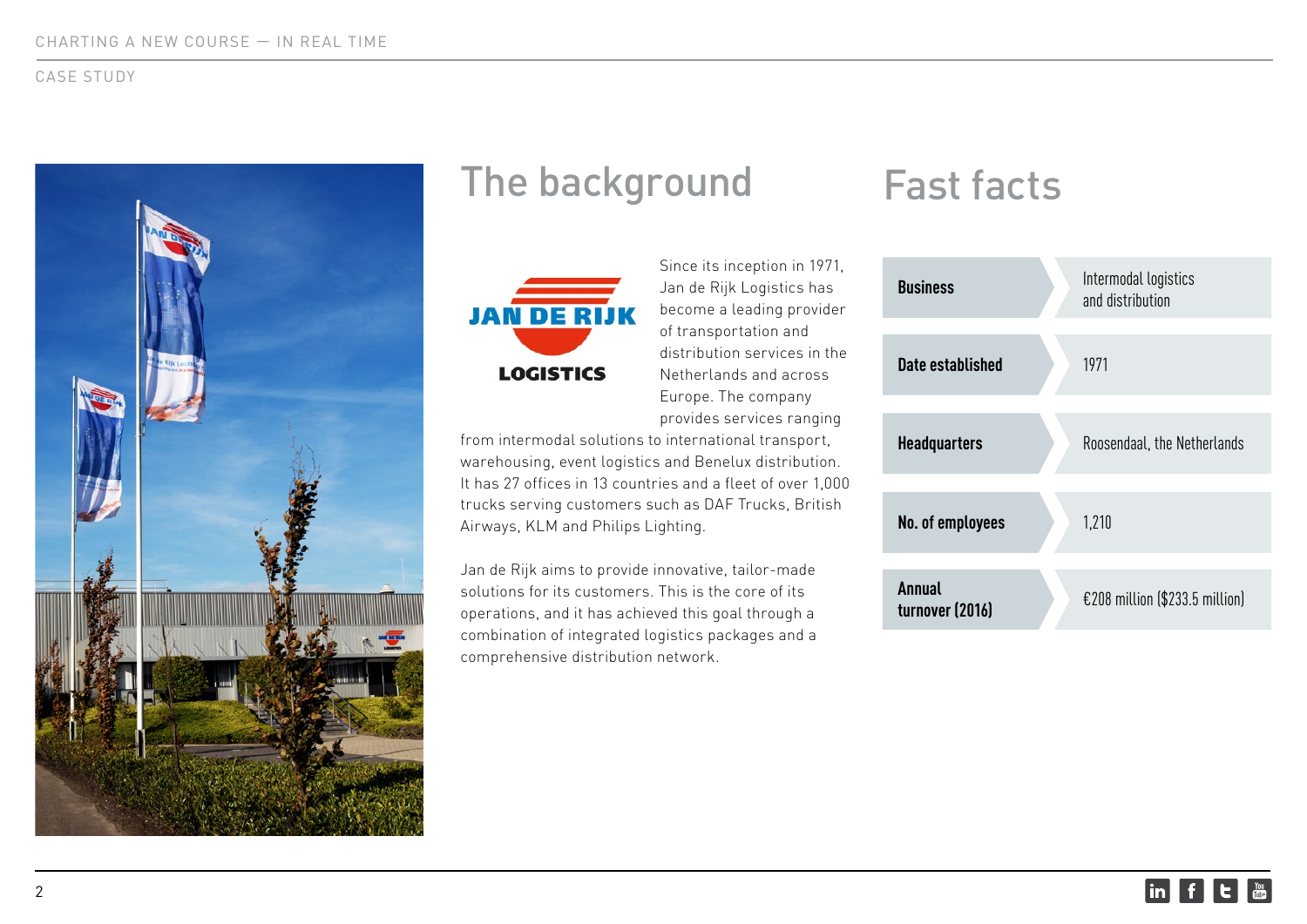### New problems that required new answers

The world of logistics had become unpredictable and competitive. The intermodal market was sluggish as international shipping volumes experienced fluctuations. Supply chains were becoming more complex due to an increasingly demanding customer base and the rise of next-day and same-day deliveries. Logistics providers were also placing a greater priority on sustainability, which meant that significant changes had to be made in every step of the supply chain.

Jan de Rijk was one of the first logistics providers in the world to understand the shifts coming to the industry. The company knew that changing its planning and scheduling processes was not only necessary for its continued growth, but essential to its survival.

Jan de Rijk's key strengths lay in airfreight. One of the biggest challenges in airfreight planning relates to its lead times, which is only a couple of hours at most. This is tied into slots for loading and unloading that are linked to the departure and arrival times of the cargo flights. This forced Jan de Rijk to respond rapidly to new orders and to ensure sufficient available capacity around the major airports.

Jan de Rijk also had to deal with additional business requirements that were imposed by big customers. Among others, this included the planning of security trips, new demands related to the fleet and drivers, and additional restrictions on resting locations. These value-added services kept expanding Jan de Rijk's scope of services. The company needed end-to-end visibility — a single, shared planning environment that could be used by different business units in a collaborative manner.

Jan de Rijk was one of the first logistics providers in the world to understand the shifts coming to the industry. The company knew that changing its planning and scheduling processes was not only necessary for its continued growth, but essential to its survival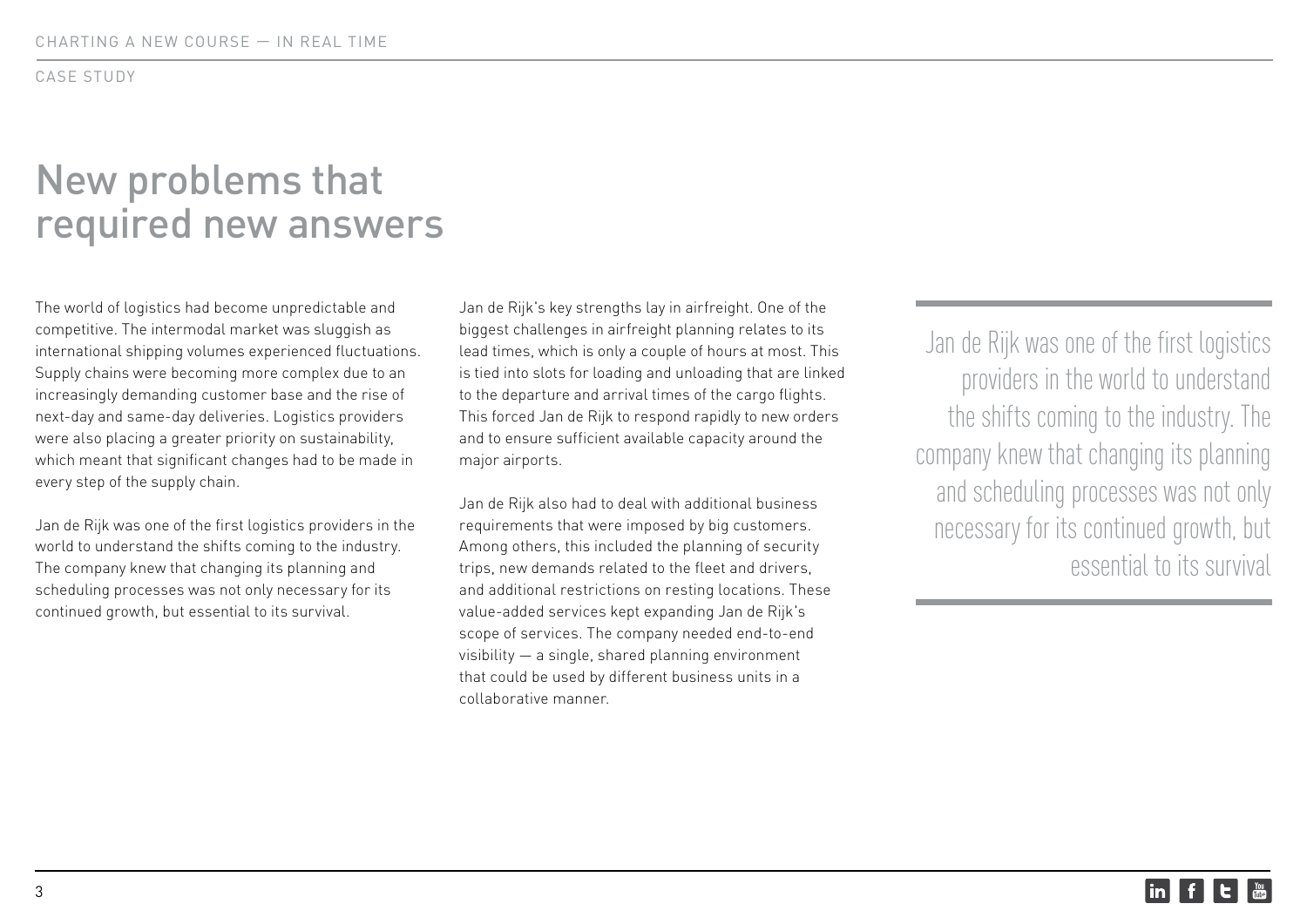Jan de Rijk's transport management system (TMS) provided only basic planning functionalities. Planners could only handle specific shipment orders such as order entry, administration and closure. Planners could register planning decisions, but not be able to go further and provide active planning support of any kind.

The TMS had to be supplemented with multiple Excel spreadsheets and, in some instances, handwritten notes. Planners couldn't pinpoint the locations of their trucks or the estimated pickup and drop-off times. The result? Planners couldn't accurately manage the operation once the trucks were on the road.

In a dynamic world where information flowed constantly and services were being offered 24/7, planners couldn't afford to spend precious time identifying potential issues and disruptions. Jan de Rijk needed digitalization in order to increase efficiencies, reduce operational costs and support continuous growth. The time had come to invest in a powerful and flexible planning system.

That was when Quintiq came into the picture.

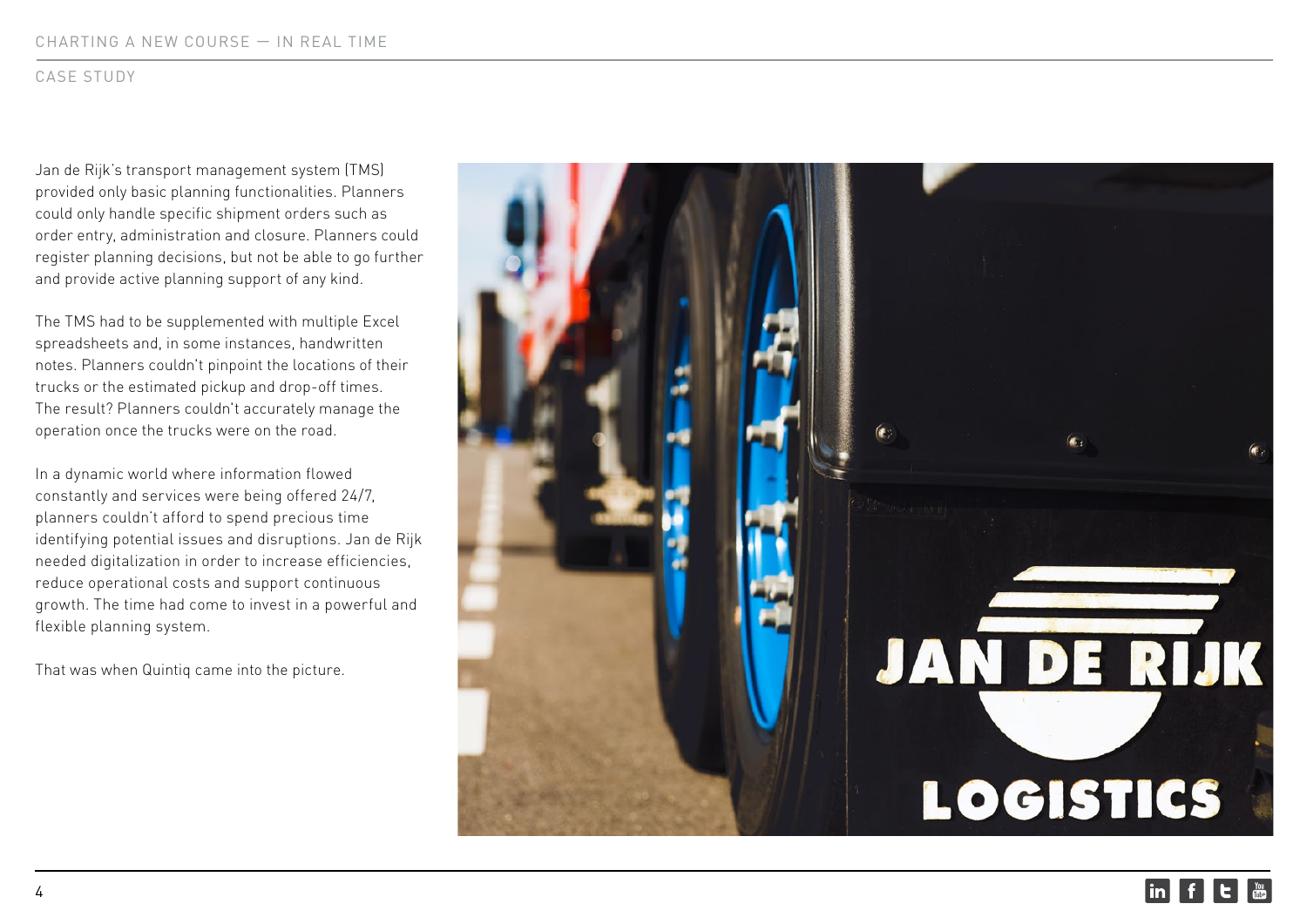## The game changer

The decision to choose Quintiq was the result of an intense selection process, which saw eight vendors being evaluated over the course of a year. Quintiq Logistics Planner emerged victorious, thanks to its strong proof-of-concept and configuration flexibility.

Quintiq's multi-user architecture was key to achieving Jan de Rijk's operational goals:

#### **Optimization on the day of operations**

Jan de Rijk could make planning decisions on an ongoing basis. Planners would receive a continuous overview of the actual situation, and be able to adjust the plan at any time as required until the desired outcome is achieved.

#### **Active alerting and constraint management**

Instead of using a handwritten list of truck numbers that needed to be manually updated every morning, planners would rely on the system to ensure all trucks are on track and on time. They would only be alerted if something goes wrong.

#### **Strategic information analysis**

Planners would receive immediate and automatic calculation of all the possible consequences due to changes in orders — with short response times. This would allow them to initiate changes in route schedules or a different classification of the shipments.

#### **Collaborative scheduling**

Quintiq Logistics Planner would provide Jan de Rijk's business units with a single, shared planning environment and total visibility across a large and decentralized group of planners. Day-to-day planning would be connected with the schedules of both the customers and the clients.

#### **Focus on sustainability**

Jan de Rijk places special importance on sustainability and environmental management. With Quintiq, the company would be able to reduce instances of empty miles, which in turn would reduce the overall operational costs and carbon footprint.

Quintiq worked closely with Jan de Rijk to develop a bespoke solution that corresponded with its needs — a centralized platform that would enable real-time control over its trucks and cargo globally.

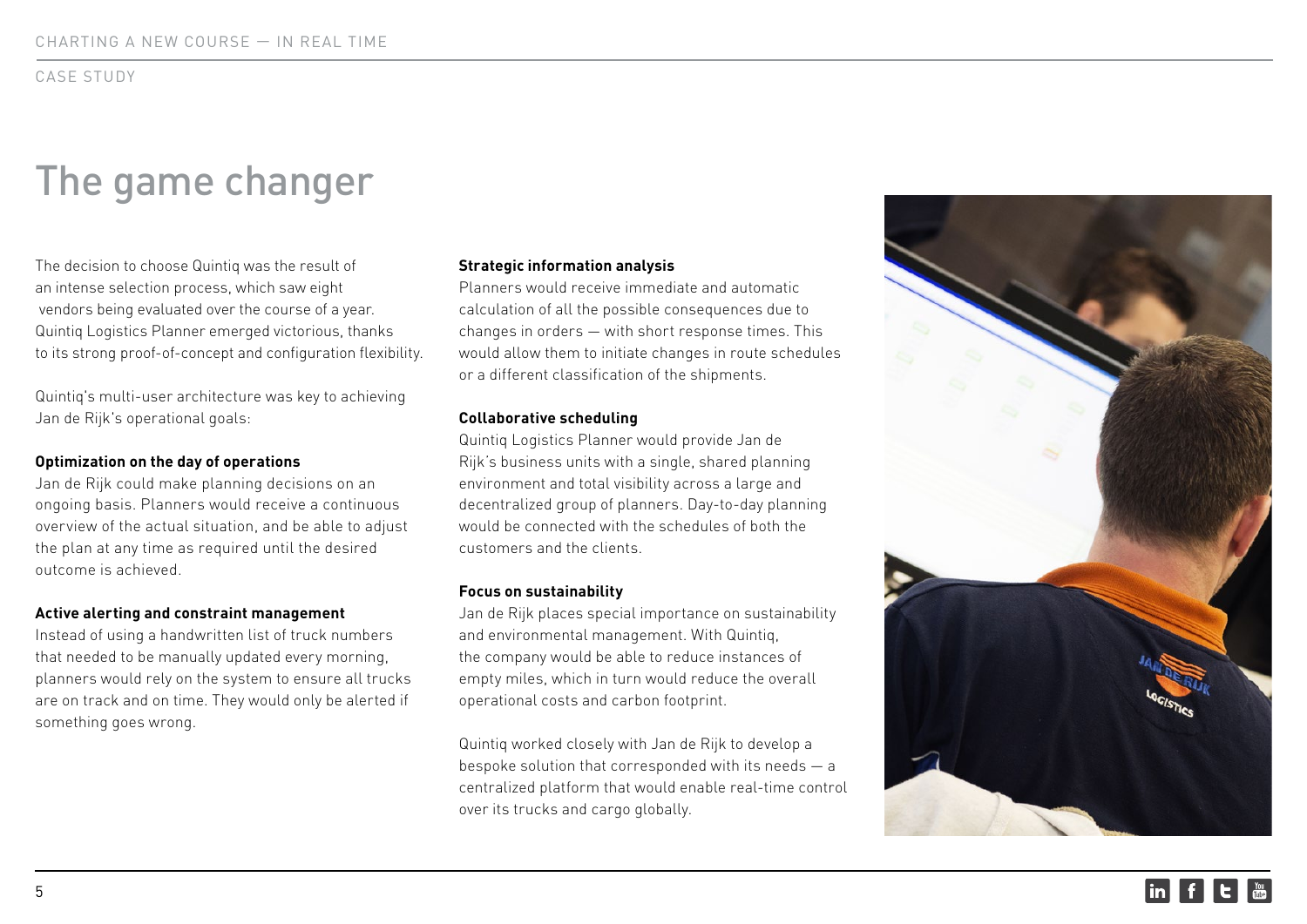

### A future-proof solution

The Digital Control System (DCS) was the result of this partnership. The DCS was first implemented in Jan de Rijk's international division in Roosendaal. The system was then expanded to its other business units intermodal transport, Benelux and retail distribution.

The DCS allows Jan de Rijk to gain end-to-end visibility of its entire supply chain, look at the overall timeline and combine historical data with new data across every department. Jan de Rijk can obtain full visualization of freight demand and asset capacity. The system is able to automatically calculate the travel distance and estimated arrival time of its trucks.

Planners obtain accurate GPS location of the entire fleet. Automated notifications provide continuous shipment status updates and transport execution. Drivers can communicate directly with the command center via onboard truck computers.

The quick implementation and iterative development schedule of the DCS allowed for a 70% release rate, which could be tested by the Jan de Rijk team. Implementation was both on schedule and within budget. Quintiq's flexibility allowed further requirements from other business units to be continuously implemented into the DCS throughout the development process.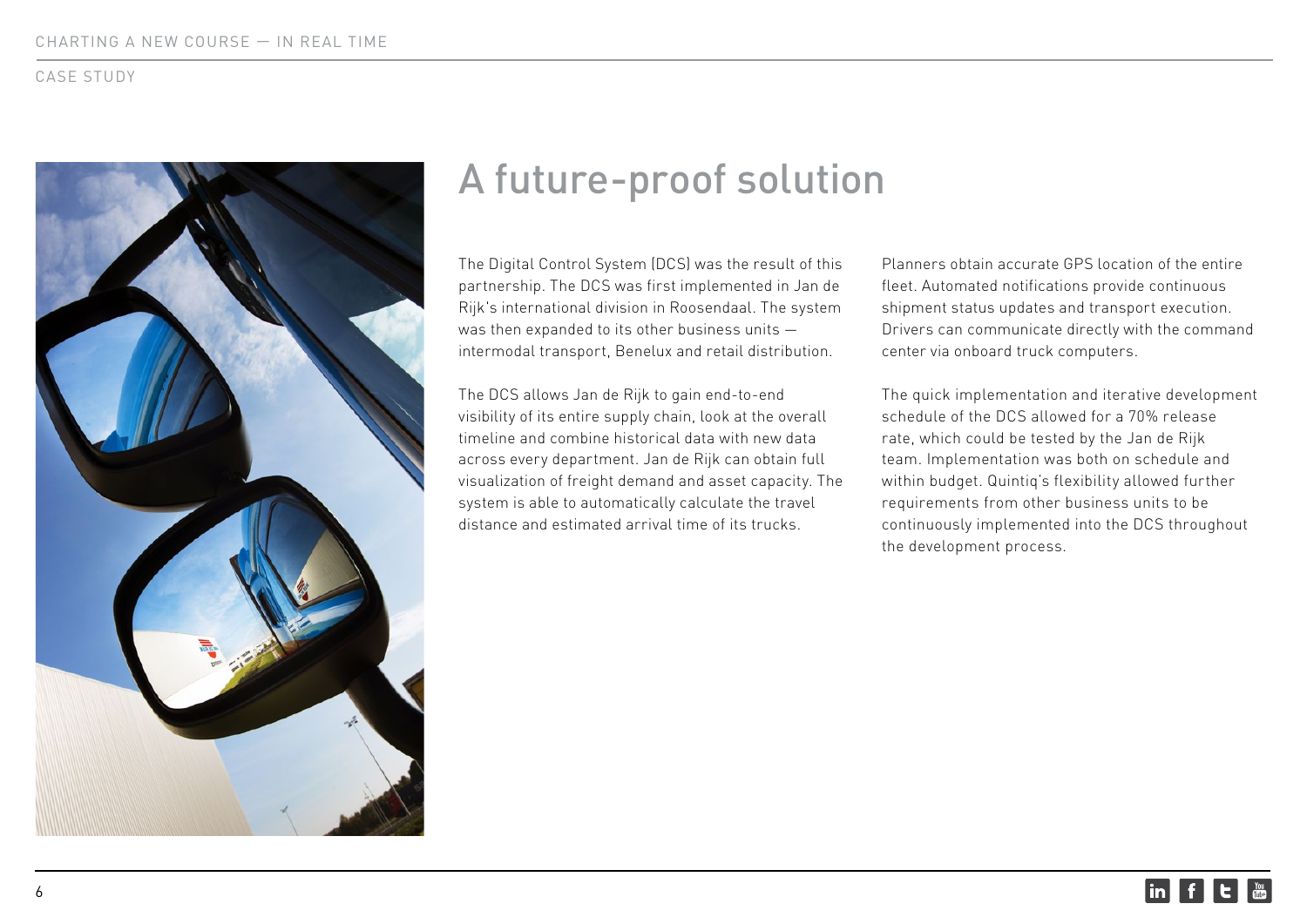### One system to monitor them all

The DCS has become a game changer for Jan de Rijk. Its planners can now handle up to three times the amount of assets than before, thanks to an intuitive user interface that smartly integrates several dashboards without sacrificing control.

The traffic management feature is able to track trucks in real time, with detailed information on the driver and the cargo as well as any past or future projects. This allows planners to respond to last-minute disruptions — traffic jams, driver illness, vehicle breakdowns immediately. All orders are stored within the system, which also decides which trucks and drivers are suited for a particular job.

Next to this, the DCS is able to show a chain of routes across Europe that will ensure a driver is back home after five days on the road. Planners can quickly see the drivers that are able to combine routes. Much of the technology is automated, but planners are able to make use of personal knowledge and implement changes to the automated plan at any time.

With the DCS, Jan de Rijk has not only centralized digital control over operations, but also a deeper and richer level of interaction with the customer. For example, when a route is slowed down by traffic, the planner would be able to proactively inform the customer and re-plan around those specific circumstances. Jan de Rijk can now take full ownership of the situation and amplify its customer value.

With Quintiq Logistics Planner, Jan de Rijk is able to provide reliable, cost-efficient, innovative and sustainable logistics solutions for its customers. Service quality and satisfaction levels continue to increase, and Jan de Rijk is able to consistently stay ahead of the competition.

"Automation and smart systems are how we differentiate ourselves from the rest of the market. Quintiq has helped us to continue delivering optimal network solutions for our customers in a transparent way."

> - Sebastiaan Scholte CEO, Jan de Rijk Logistics